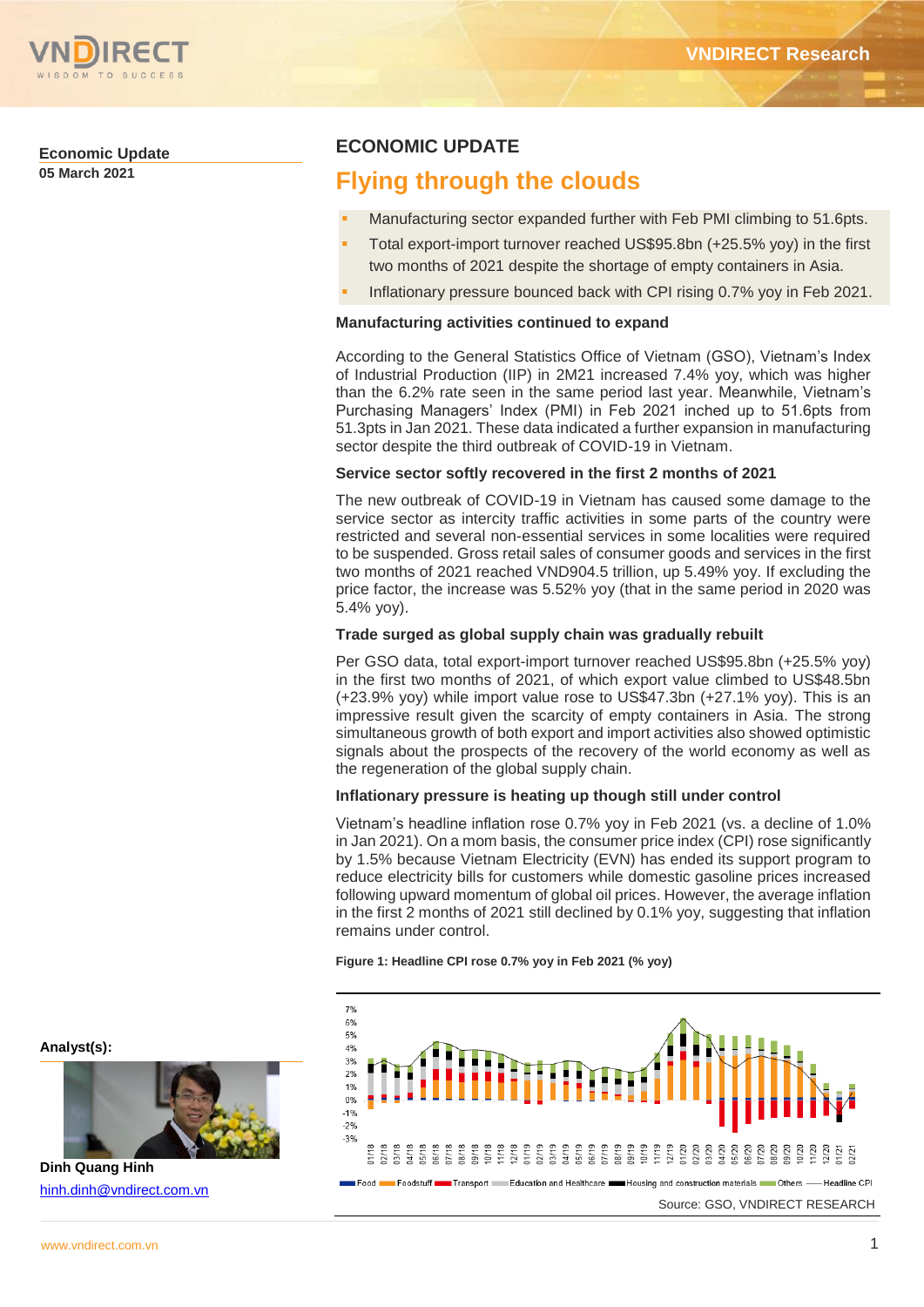

# **FLYING THROUGH THE CLOUDS**

# **Manufacturing activities continued to expand**

According to GSO, Vietnam's Index of Industrial Production (IIP) in 2M21 rose 7.4% yoy (vs. 6.2% rate seen in the same period last year). In which, manufacturing sector increased strongly by 10.4% yoy (vs. 7.1% rate seen in the same period last year), electricity production and distribution sector increased by 4.3% yoy (vs. 7.0% in 2M20), waste and wastewater management and treatment rose 4.8% yoy (vs. 4.6% in 2M20), only mining sector declined 11.0% yoy (vs. -2.7% in 2M20). Thus, the Index of Industrial Production of the manufacturing sector has returned to the double-digit level, equivalent to the level before the COVID-19 pandemic broke out in Vietnam.

Regarding the manufacturing sector, the strong expansion was contributed by the improvement of metal production (+30.3% yoy), electronics (+21.2% yoy), electrical equipment (+17.5% yoy), furniture production (+10.4% yoy), motor vehicle (+10.2% yoy) and paper and related products (+10.1% yoy).

Meanwhile, Vietnam's Purchasing Managers' Index (PMI) in Feb 2021 inched up to 51.6pts from 51.3pts in Jan 2021, indicating a further expansion in the manufacturing sector despite the third outbreak of COVID-19 in Vietnam.

We think the strong growth of manufacturing is due to the following key supporting factors:

- The strong recovery of the world economy, led by the US and China, has led to a sharp increase in demand for industrial and durable goods. The US' manufacturing data released on 1 Mar showed the sector at its highest growth level since Aug 2018. Previously, a report on 26 Feb showed that personal income surged 10% mom in Jan, thanks largely to US\$600 stimulus check from the US. government while household spending rose 2.4% mom. The recovery of major economies, such as the US, the EU and China has boosted demand for Vietnam's export products, especially manufacturing products such as computers, mobile phones, machine and equipment.
- The trend of shifting production from China to Vietnam continues. Vietnam has gradually become an important manufacturing base for some of the world's leading electronics manufacturers such as Samsung, LG and Intel.



**Figure 2: PMI remained above the 50-pt level, suggesting the**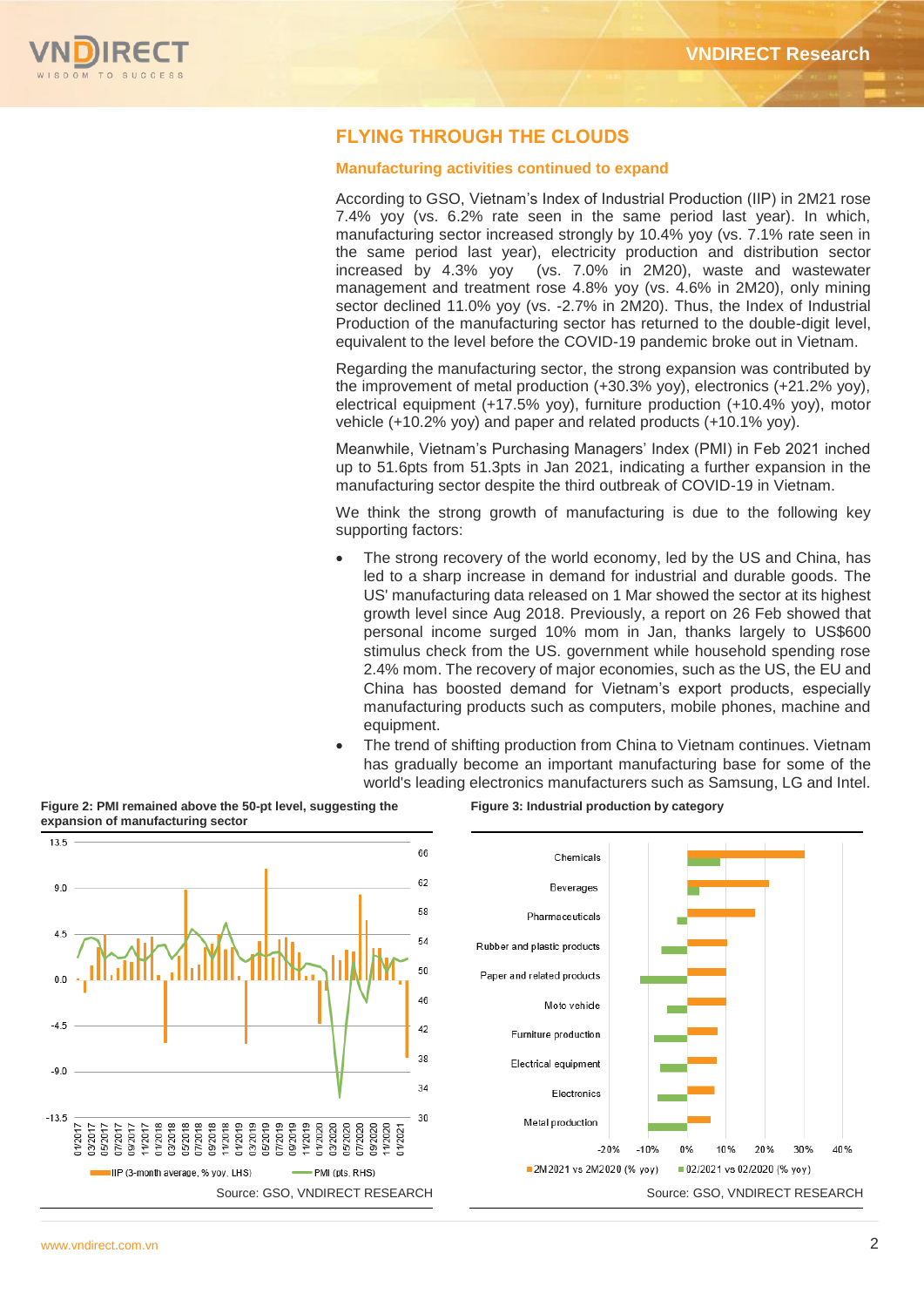## **Service sector softly recovered in the first 2 months of 2021**

The new outbreak of COVID-19 in early Feb 2021 has hindered the recovery of service sector as intercity traffic activities in some parts of the country were restricted and several non-essential services in some localities were required to be suspended. However, the service sector has overcome difficulties caused by the new outbreak of COVID-19 to maintain positive growth. Gross retail sales of consumer goods and services in the first two months of 2021 reached VND904.5 trillion, up 5.49% yoy. If excluding the price factor, the increase was 5.52% yoy (that in the same period in 2020 was 5.4% yoy).

To be specific, revenue from accommodation and catering services dropped 4.3% yoy while travelling revenue plunged 62.1% yoy in the first two months of 2021. These services have recovered slowly as they continued to be negatively affected by the COVID-19 pandemic. On the positive side, retail continued to strengthen, increasing 7.8% yoy, while revenue from other services rose 3.0% yoy in 2M21.

Air transport continued to witness difficulties due to the impact of the COVID-19 pandemic. The total number of flights operated by domestic airlines in the first 2 months of 2021 was 38,588, recording a decrease of 36.9% yoy.

**Figure 4: Service sector recovery slowed down due to the third COVID-19 outbreak in Vietnam**







# **Trade surged as global supply chain was gradually rebuilt**

Thanks to the efficiency of its Covid-19 containment, Vietnam has kept its manufacturing activities running uninterrupted and won more external orders. Per GSO data, export value climbed to US\$48.5bn in 2M21, recording an impressive growth rate of 23.9% yoy, as global demand showed sign of recovery after major economies took further steps to reopen their economies amid the availability of Covid-19 vaccines. Among Vietnam's export products, the items that recorded the highest export growth rates in 2M21 include rubber (+109.7% yoy), cassava & products (+78.2% yoy), machine and instrument (+72.6% yoy), steel (+71.9% yoy), camera & camcoders (+71.1% yoy) and furniture made of non-wood materials (+62.9% yoy).

As for imports, Vietnam's import spending rose to US\$47.3bn in 2M21 (+27.1% yoy). The country witnessed a strong increase in 2M21 imports as the sustainable expansion of Vietnam's manufacturing sector boosted demand for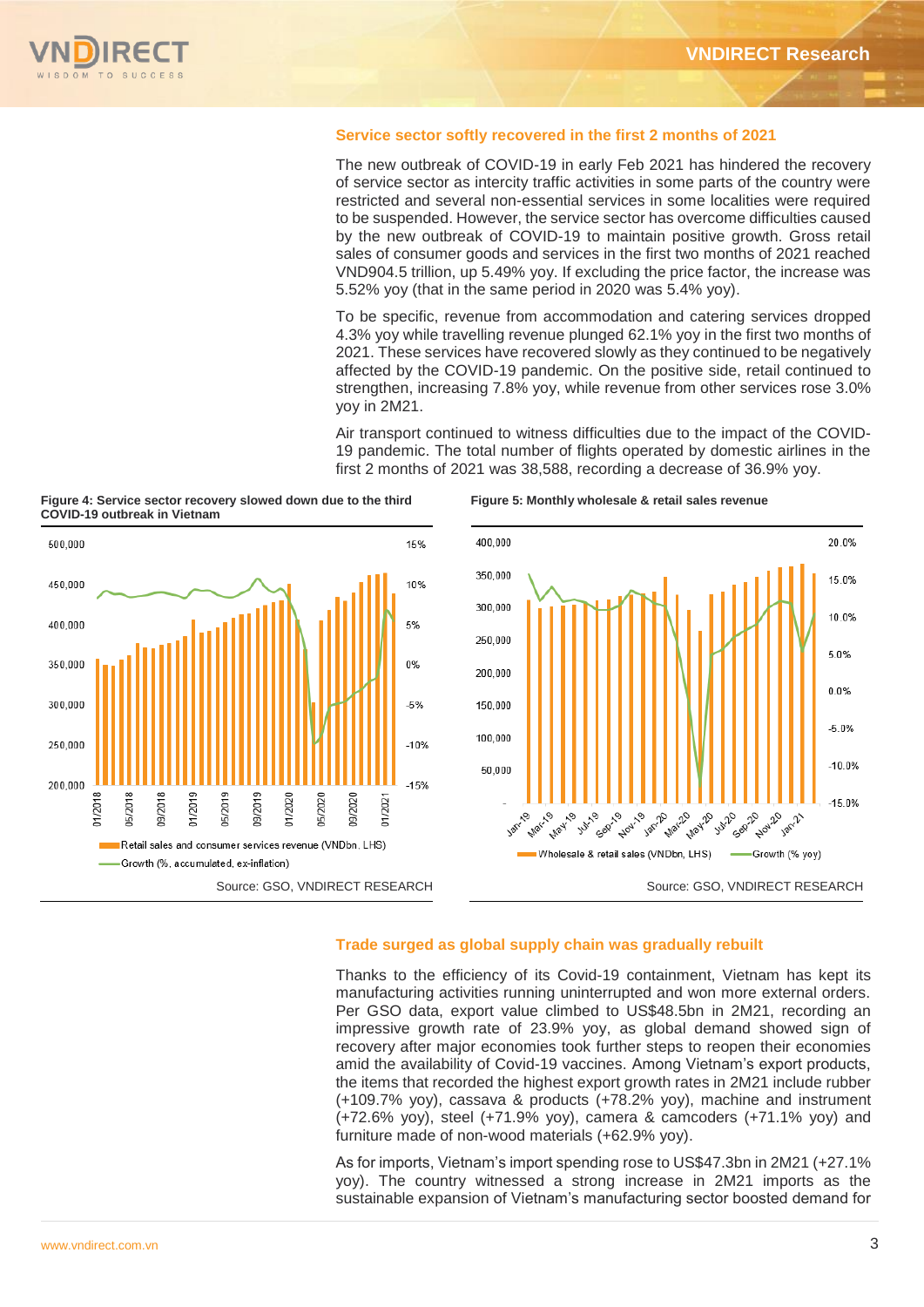

imported raw materials and input products, while resilient domestic demand accelerated the imports of consumer goods. As a result, Vietnam recorded nearly US\$1.3bn of trade surplus in 2M21 (vs. a trade surplus of US\$2.0bn seen in 2M20). Among Vietnam's import products, the items that witnessed the highest import growth rates in 2M21 include electronic devices, computers and their parts (+74.6% yoy), machinery and instrument (+30.8% yoy), plastic products (+30.8% yoy), steel (+29.5% yoy) and chemicals (+29.4% yoy).

**Figure 7: Top strongest export growth by category** 



#### **Figure 6: Exports remained strong despite the shortage of empty containers in Asia**

# **State investment maintained encouraging growth while the inflow of Foreign Direct Investment (FDI) remained weak**

According to the Ministry of Planning and Investment, the registered capital of FDI projects in 2M21 dropped 15.6% yoy to US\$5.5bn. Of which, 126 newly licensed projects with a registered capital of US\$3.3bn, a decrease of 33.9% in terms of registered capital compared to the same period in 2020; 115 projects licensed in the previous years approved to adjust investment capital (incremental FDI) with total additional capital of US\$1.6bn, 2.5 times higher than the same period last year; 445 turns of capital contribution and share purchases of foreign investors with total value of capital contribution of US\$0.5bn, a drop of 34.4% over the same period in 2020. However, we still see some bright spots in FDI inflows to Vietnam. Firstly, the incremental FDI rocketed 152% yoy to US\$1.6bn in 2M21, showing that many investors are operating efficiently in Vietnam and willing to expand their businesses there, especially as Vietnam is one of the world's fastest growing countries last year thanks to its success in controlling the COVID-19 pandemic. Secondly, implemented FDI capital in 2M21 reached US\$2.5bn, a growth of 2.0% over the same period last year.

Notable registered FDI projects in the first 2 months of 2021 include, expanding LG Display project in Hai Phong city with a value of US\$750m for manufacturing OLED TV screen products, plastic OLED screens for devices, and LCD screens, Foxconn project in Bac Giang province (US\$270m) for processing tablets and laptop, and JA Solar PV Vietnam project (China) with an investment of US\$210m.

120%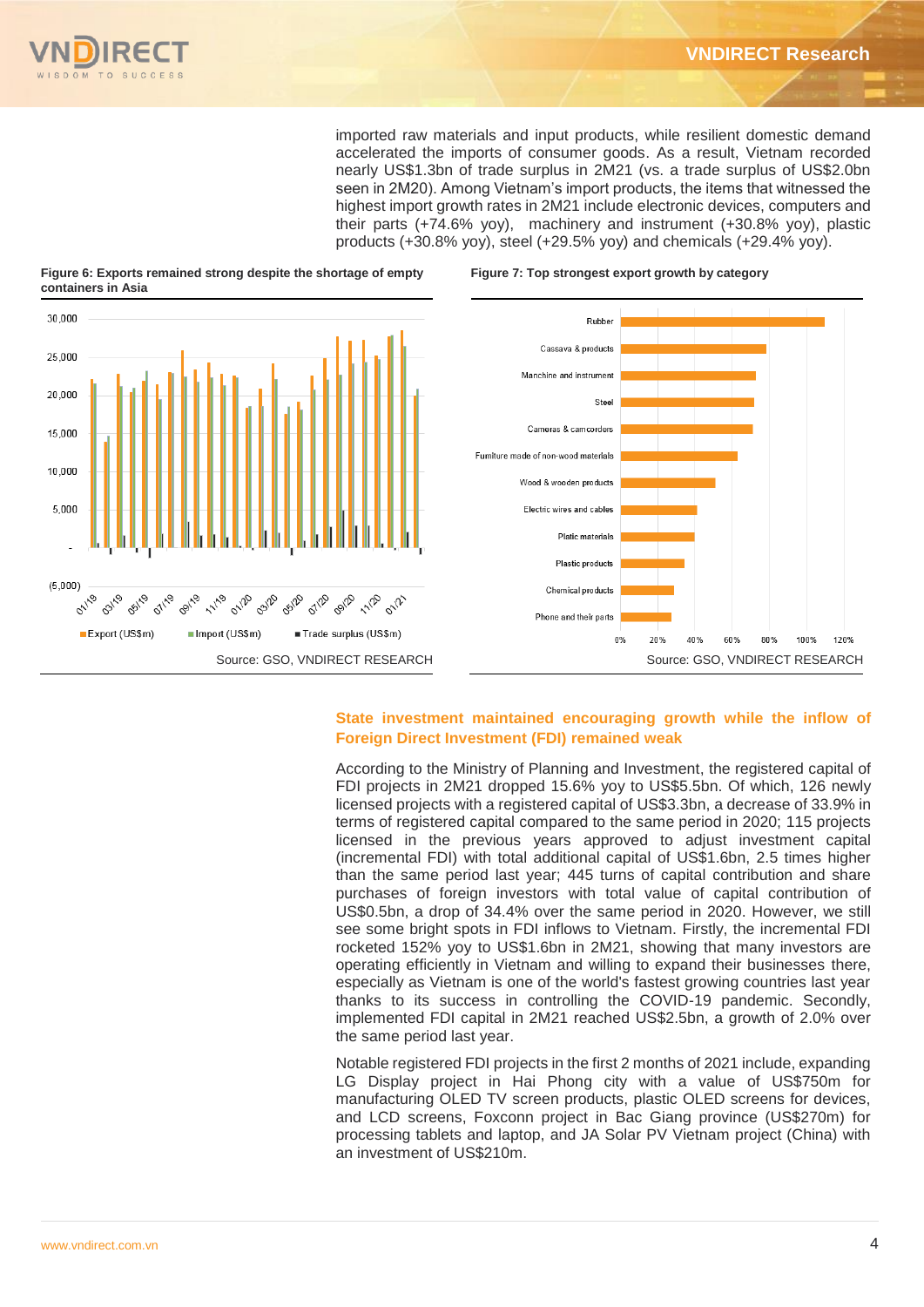









In order to reverse the weakening of investment by FDI sectors, the government continued to boost public investment. According to GSO, disbursed investment under the state budget (public investment) in 2M21 jumped 9.0% yoy to VND40.9tr. We expect the government to keep accelerating the disbursement of public investment throughout 2021F to support growth. Most of the public investment projects are infrastructure construction investments, with project durations of 2-4 years. Six of the 11 subprojects in the eastern section of the North-South Expressway that started construction in 4Q19-4Q20 will proceed in 2021F and are expected to be completed in the 2022-23F period. The remaining sub-projects in the same section are expected to be implemented in 2021. Furthermore, the government also plans to start Phase 1 construction of the Long Thanh airport, with total investment of up to VND114,451bn, in May 2021. Therefore, we expect public investment disbursements to accelerate further towards end-2021.

| Figure 10: Eleven sub-projects in the eastern section of the North-South expressway and |  |
|-----------------------------------------------------------------------------------------|--|
| My Thuan–Can Tho expressway                                                             |  |

|                                | <b>Total investment</b> | Length of the  |                          |                                          |
|--------------------------------|-------------------------|----------------|--------------------------|------------------------------------------|
| Expressway                     | (VNDbn)                 |                | route (km) Starting time | <b>Financing format</b>                  |
| Cao Bo - Mai Son               | 1,612                   | 15             | 4Q19                     | Public investment                        |
| Cam Lo - La Son                | 7,900                   | 98             | 1Q20                     | Public investment                        |
| My Thuan Bridge 2              | 5,125                   | $\overline{7}$ | 1Q20                     | Public investment                        |
| Mai Son - National Highway 45  | 14,703                  | 63             | 3Q20                     | Public investment                        |
| Vinh Hao - Phan Thiet          | 19,648                  | 101            | 3Q20                     | Public investment                        |
| Phan Thiet - Dau Giay          | 19,571                  | 99             | 3Q20                     | Public investment                        |
| Dien Chau - Bai Vot            | 13,596                  | 50             | 2021-2025                | <b>PPP</b>                               |
| Nha Trang - Cam Lam            | 5,131                   | 49             | 2021-2025                | <b>PPP</b>                               |
| Cam Lam - Vinh Hao             | 15,013                  | 78             | 2021-2025                | <b>PPP</b>                               |
| National Highway 45 - Nghi Son | 7,769                   | 43             | 2021-2025                | <b>PPP</b>                               |
| Nghi Son - Dien Chau           | 8,648                   | 50             | 2021-2025                | <b>PPP</b>                               |
| Total                          | 118,716                 | 653            |                          |                                          |
| My Thuan - Can Tho             | 4,758                   | 23             | 3Q20                     | Public investment                        |
|                                |                         |                |                          | Source: VNDIRECT RESEARCH, GSO, SBV, MOF |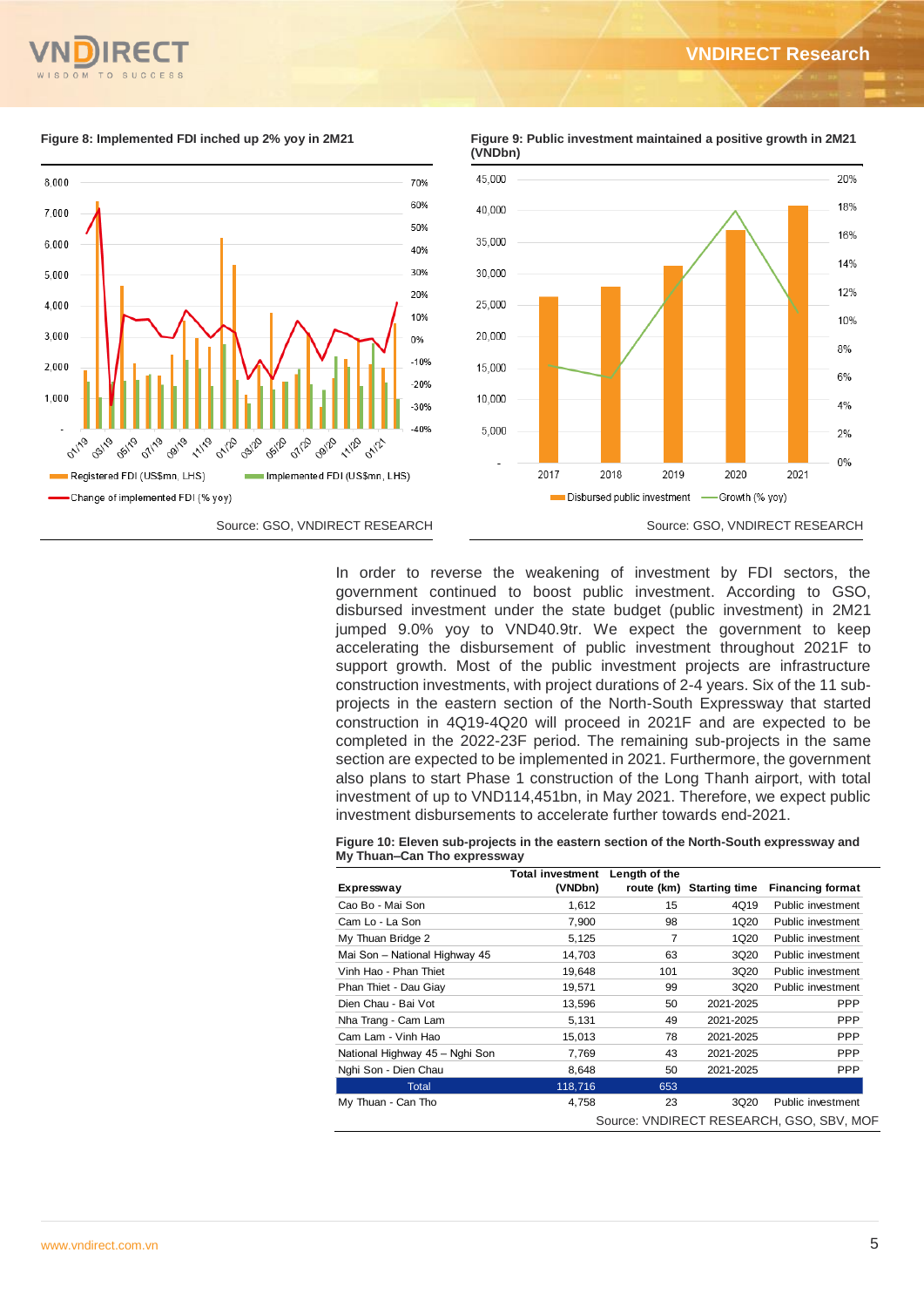# **Inflationary pressure is heating up though still under control**

Vietnam's headline inflation rose 0.7% yoy in Feb 2021 (vs. a decline of 1.0% in Jan 2021). On a mom basis, the consumer price index (CPI) rose significantly by 1.5% because Vietnam Electricity (EVN) has ended its support program to reduce electricity bills for customers while domestic gasoline prices increased following upward momentum of global oil prices. However, the average inflation in the first 2 months of 2021 still declined by 0.1% yoy, suggesting that inflation is still under control. The live pork prices averaged VND82,000/kg in 2M21, recording a decline of 4% yoy as the African Swine Fever (ASF) was contained domestically. We expect the live pork price to further decline towards year-end as the ASF vaccine is expected to be commercially produced and marketed from 3Q21F. Another factor showing that inflation is not too worrying is that the core inflation index in Feb 2021 only increased by 0.6% yoy, much lower than the 3-year average rate of 2.0%.



#### **The interbank interest rate slumped as expected**

After Tet holiday, the interbank interest rate dropped sharply because the demand for cash withdrawal and payment returned to normal levels. According to Bloomberg data, the overnight rate fell to 0.14% on 26 February 2021, down 71 bps from the previous week and back to the low level seen in late Jan 2021. The liquidity of the interbank system has shown signs of redundancy in the last three weeks, therefore the State Bank has net withdrawn VND50.7 trillion on the interbank system, equivalent to the amount of money pumped out earlier to support system liquidity.

Vietcombank (VCB), the market leader, also recently decided to reduce lending rates by up to 1% on all existing and new corporate loans for a period of three months from 15 Oct 2020 to 15 Mar 2021. This is a signal that the lending interest rate could decrease further in the upcoming months.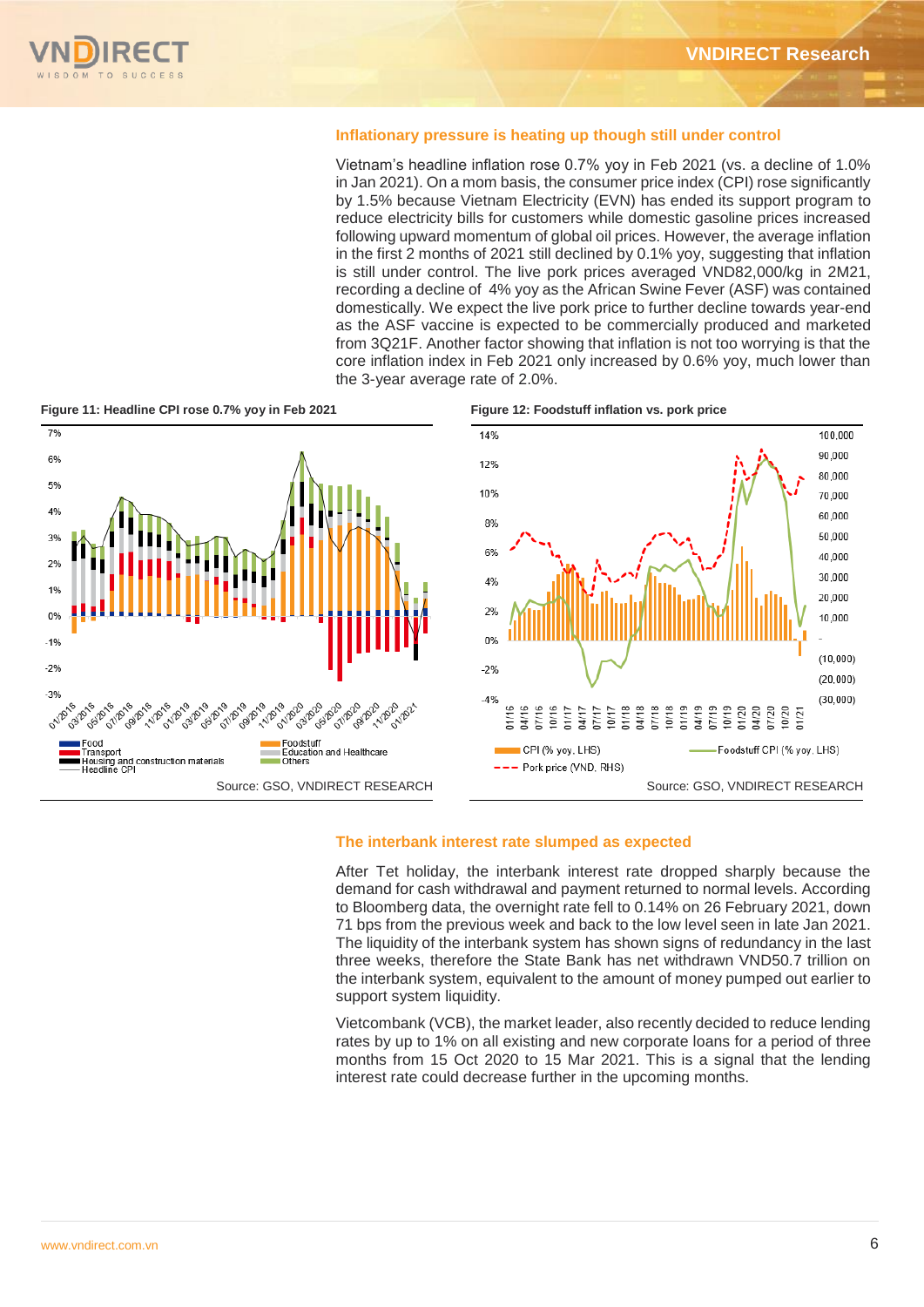

12/2020

**Figure 13: Interbank interest rate dropped as expected (%) Figure 14: Banking deposit rate remained stable at low level (%)** 



# **Exchange rate kept diverging**

As at 26 Feb, the Vietnam Central bank-set exchange rate for the US\$/VND stood at 23,130, slid 0.1% mom, while the interbank exchange rate for US\$/VND also declined 0.1% mom. Meanwhile, the US\$/VND exchange rate in the free market rose 1.6% mom. As Vietnam maintained a high trade surplus of US\$1.3bn in 2M21, we believe that foreign currency supply in the market is still abundant and we expect exchange rate to remain stable in the first quarter.



**Figure 15: Performance of regional currencies in 2M21 (% YTD) Figure 16: Central bank exchange rates and free market rates diverged further (US\$/VND)**

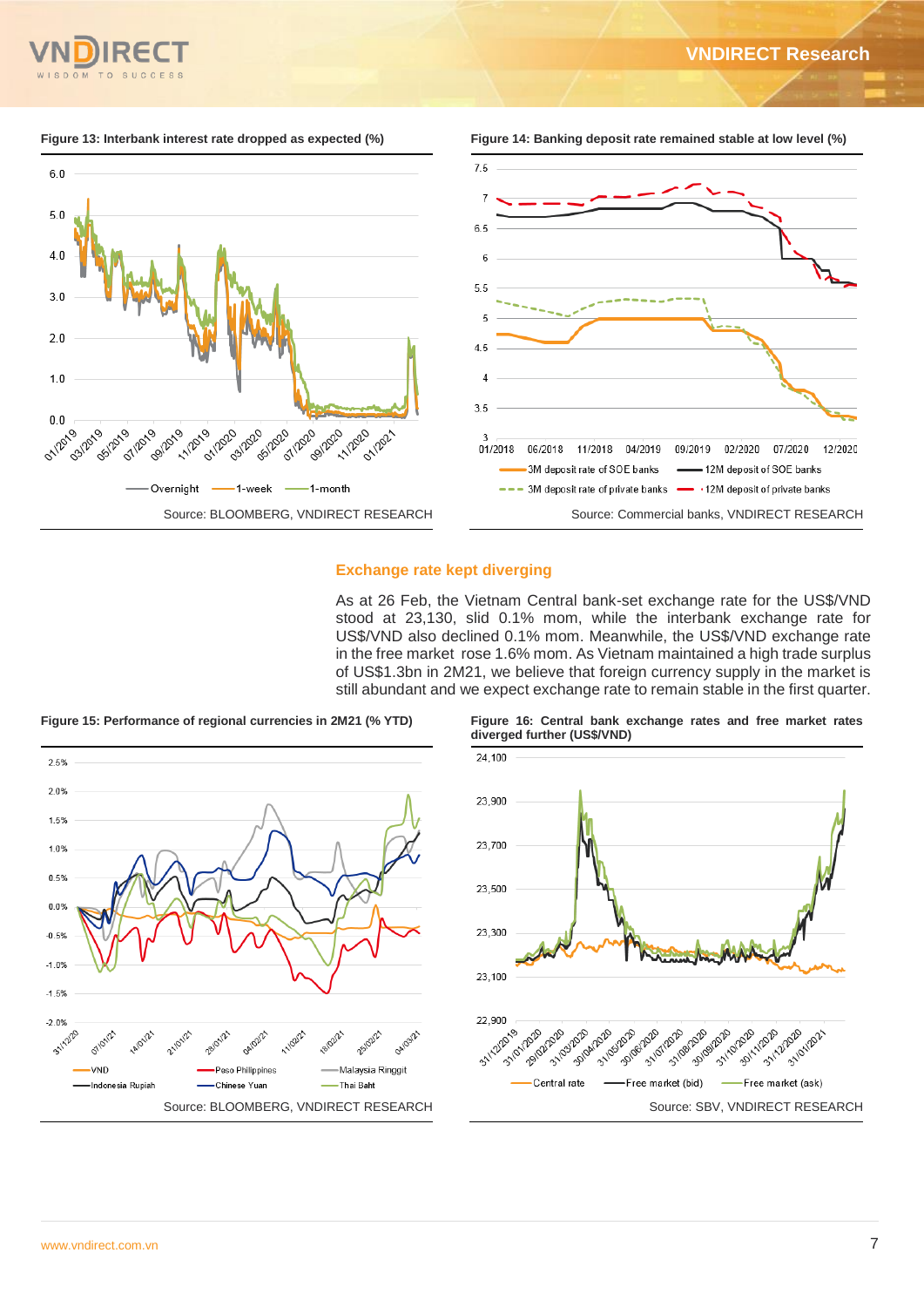

# **We expect GDP to expand 5.1% yoy (+/- 0.3% pt) in 1Q21F**

We expect Vietnam's economy to have a brighter outlook in the upcoming months as the third outbreak of COVID-19 pandemic has been totally controlled. The industrial activities could accelerate growth thanks to (1) more people returning to work after the last outbreak is contained and (2) global demand recovers as global economy is on track to recovery amid mass vaccination. The services sector is expected to return to the recovery process soon thanks to (1) reopening of non-essential services and (2) domestic demand recovering after the government relaxes social distancing rules. As a result, we forecast Vietnam's GDP to expand 5.1% yoy (+/- 0.3 percentage point) in the first quarter of 2021, which is higher than the growth rate of 3.7% seen in the same period last year (1Q20) and 4.5% seen in the previous quarter (4Q20). For entire 2021F, we keep our GDP growth forecast for Vietnam's economy unchanged at 7.1%.

#### **Figure 17: Key macro forecasts in 2021F**

| Indicator                         | <b>Unit</b> | 2017   | 2018   | 2019   | 2020E     | 2021F                                    | 1Q21F       |
|-----------------------------------|-------------|--------|--------|--------|-----------|------------------------------------------|-------------|
| Real GDP growth                   | % yoy       | 6.8    | 7.1    | 7.0    | 2.9       | 7.1                                      | 5.1         |
| Agriculture, forestry, aquacuture | % yoy       | 2.9    | 3.7    | 2.0    | 2.7       | 3.2                                      | 4.3         |
| Industry & construction           | % yoy       | 8.0    | 8.5    | 8.9    | 4.0       | 9.0                                      | 6.8         |
| <b>Services</b>                   | % yoy       | 7.4    | 7.0    | 7.3    | 2.3       | 7.1                                      | 4.6         |
| Export growth                     | % yoy       | 21.8   | 13.3   | 8.4    | 6.5       | 12.0                                     |             |
| Import growth                     | % yoy       | 21.4   | 11.8   | 6.9    | 3.6       | 11.0                                     |             |
| CPI (period average)              | % yoy       | 3.5    | 3.5    | 2.8    | 3.2       | 2.9                                      | 0.6         |
| Credit growth                     | % vtd       | 18.3   | 13.9   | 13.7   | 12.1      | $13.0 - 14.0$                            | $3-4$       |
| M <sub>2</sub> growth             | % ytd       | 15.0   | 12.4   | 14.8   | $14.7*$   | $15.0 - 16.0$                            | $3.5 - 4.5$ |
| Refinancing rate                  | %           | 6.25   | 6.25   | 6.0    | 4.0       | 4.0                                      | 4.0         |
| Exchange rate (USD/VND)           | % yoy       | 1.2    | 1.8    | 1.4    | $0 - 1.0$ | $+/-0.5$                                 | $-0.3$      |
| <b>Fiscal balance</b>             | % of GDP    | $-2.7$ | $-2.8$ | $-2.5$ | $-4.0$    | $-3.5$                                   |             |
| Public debt                       | % of GDP    | 61.4   | 58.3   | 55.0   | 55.8      | 57.0                                     |             |
|                                   |             |        |        |        |           | Source: VNDIRECT RESEARCH, GSO, SBV, MOF |             |